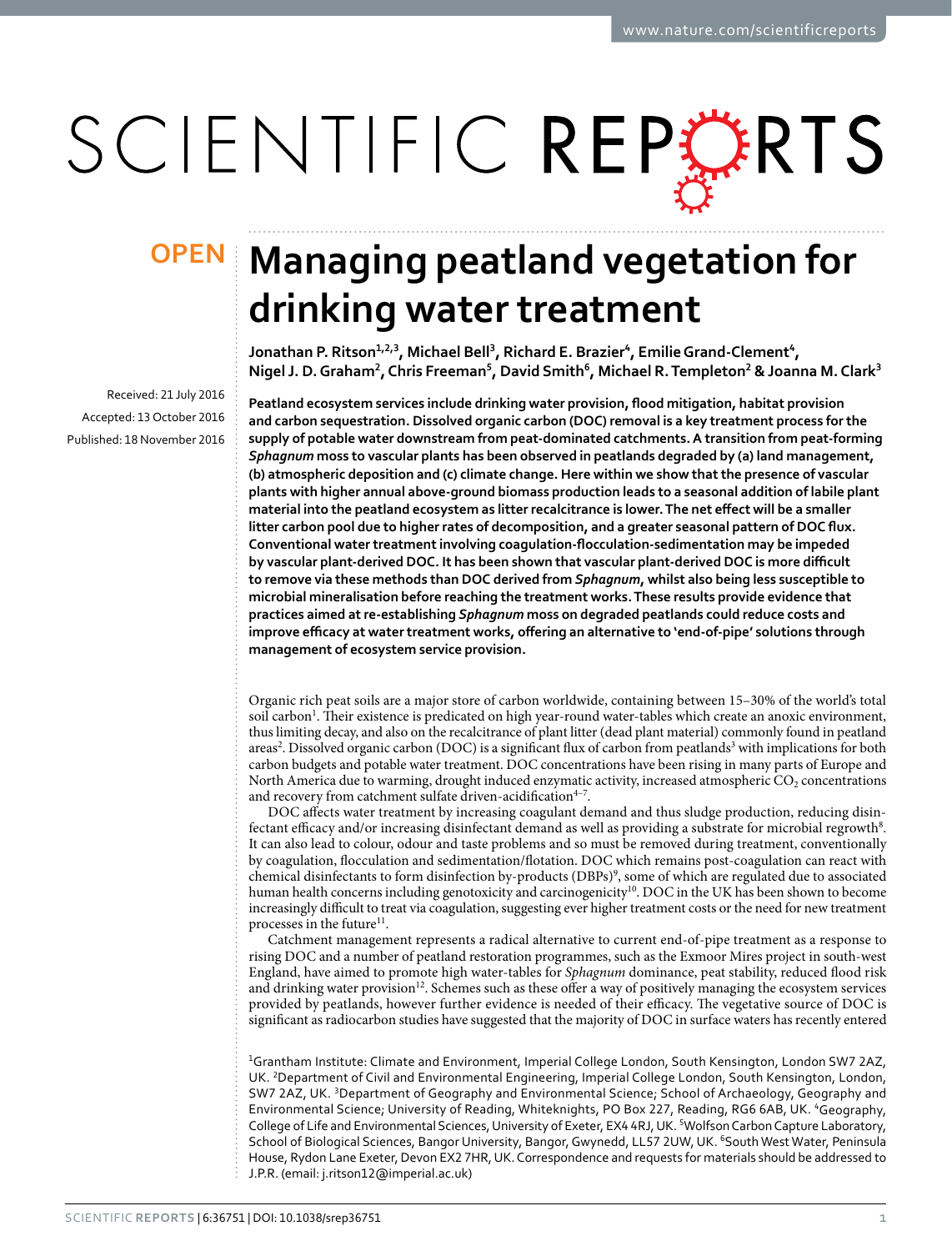

<span id="page-1-0"></span>**Figure 1. DOC removal by coagulation for different peatland sources.** Error bars at one standard error  $(n=3)$ .

the system and therefore most likely originates from decaying litter and the upper soil horizons<sup>13[,14](#page-7-4)</sup>. Vegetative change in peatlands may occur due to climate change, land management and nitrogen deposition, with species dominance shifting from *Sphagnum* mosses to vascular plants<sup>15</sup> and many typically grassland vascular species (*Juncus effusus*, *Molinia caerulea*) are colonising peatland areas<sup>16-18</sup>.

The present research has sought to quantify the effect of changing litter input in peatlands on DOC, considering both typical peat-forming species (*Calluna* and *Sphagnum*) as well as encroaching grassland species (*Juncus* and *Molinia*). We consider how effective water treatment processes are for different DOC sources, the persistence of this organic carbon as well as how the different vegetation litters decompose, both in laboratory and field experiments, and the implication this will have for C retention in peatlands and downstream water treatment works. This allows us to test the hypothesis that catchment management may offer an alternative to end-of-pipe solutions at water treatment works.

#### **Results**

. . . . . . . .

**Ease of DOC removal during the treatment process for different peatland sources.** First, we evaluated how easy it was to treat DOC from different vegetation types using conventional methods. Samples of DOC extracted from *Sphagnum*, *Calluna*, *Juncus*, *Molinia* and a peat soil, sourced from Exmoor National Park (51°07′23.3″N 3°45′11.8″W) were subject to coagulation/flocculation 'jar testing' with ferric sulfate, a practice used in the water industry to simulate DOC removal at water treatment works. Optimal pH and coagulant dose were found for each DOC source (see Supplementary Figures 1 and 2) and then post-coagulation DOC was disinfected with chlorine to assess the potential to form DBPs. Fluorescence and ultra-violet spectroscopy were used to determine which factors control the removal of DOC as these techniques have shown capability as sensors for online management of water treatment processes.

The peat soil and *Sphagnum* litter, which are currently encouraged by catchment management for biodiversity and C sequestration reasons, gave the most effective removal by coagulation with 83.4  $\pm$  0.4 and 64.1±2.0%, respectively (see [Fig. 1](#page-1-0)). These were followed by the vascular plants with removal in the order *Juncus*  $(55.9 \pm 1.4\%)$ , *Molinia* (40.7 $\pm$  0.6%) and then *Calluna* (34.1 $\pm$  0.4%). The source of the DOC has a significant effect (ANOVA  $p < 0.001$ ) on DOC removal with a Tukey HSD test suggesting the sources belonged to statistical subsets of peat> *Sphagnum* and *Juncus*> *Molinia*> *Calluna*. The ratio of 'humic-like' fluorescence peak C to 'protein-like' peak T showed a strong correlation with removal by coagulation (Spearman's *ρ*= 0.971, *p* value <0.001). This would suggest that the humic-like compounds are readily removed whereas proteinaceous DOC is more difficult to remove from drinking water.

The coagulated samples were then disinfected by chlorination to assess their potential to form chloroform, a disinfection by-product which is regulated in many countries. *Calluna* had the highest potential to form chloroform ( $165.0 \pm 6.9 \mu$ g mg<sup>-1</sup>) followed by *Sphagnum* (75.9  $\pm 4.3 \mu$ g mg<sup>-1</sup>), peat (66.7  $\pm 3.5 \mu$ g mg<sup>-1</sup>), *Juncus*  $(61.8 \pm 1.6 \,\text{\upmu g\,mg}^{-1})$  and then *Molinia* (50.1  $\pm$  2.3  $\text{\upmu g\,mg}^{-1}$ ). The source of DOC had a significant effect on chloroform formation (ANOVA  $p < 0.001$ ) with a Tukey HSD test suggesting the sources belonged to statistical subsets of *Calluna*>Sphagnum, peat and *Juncus*>*Molinia*.

The specific ultra-violet absorbance at 254nm (SUVA) value, indicating aromaticity, correlated well with the decrease in DBP formation between pre- and post-coagulation samples (Spearman's  $\rho = 0.949$ , p value  $< 0.001$ ).

These results indicate catchment management which encourages *Sphagnum* dominance and peat formation will produce DOC which is easier to remove for the production of potable water than that arising from vascular plants, which also has comparable formation of chloroform. The encroachment of vascular plants into *Sphagnum* bogs introduce DOC sources which are poorly removed by coagulation and therefore may require alternative, more costly, treatment processes. The ease of removal appears to be controlled by the ratio of humic-like DOC to that which is more proteinaceous in character, demonstrated using fluorescence spectroscopy. The high formation of chloroform from *Calluna* is of concern as this is the dominant vegetation in many European heathlands and is actively encouraged in the UK for sport shooting habitat<sup>19</sup>.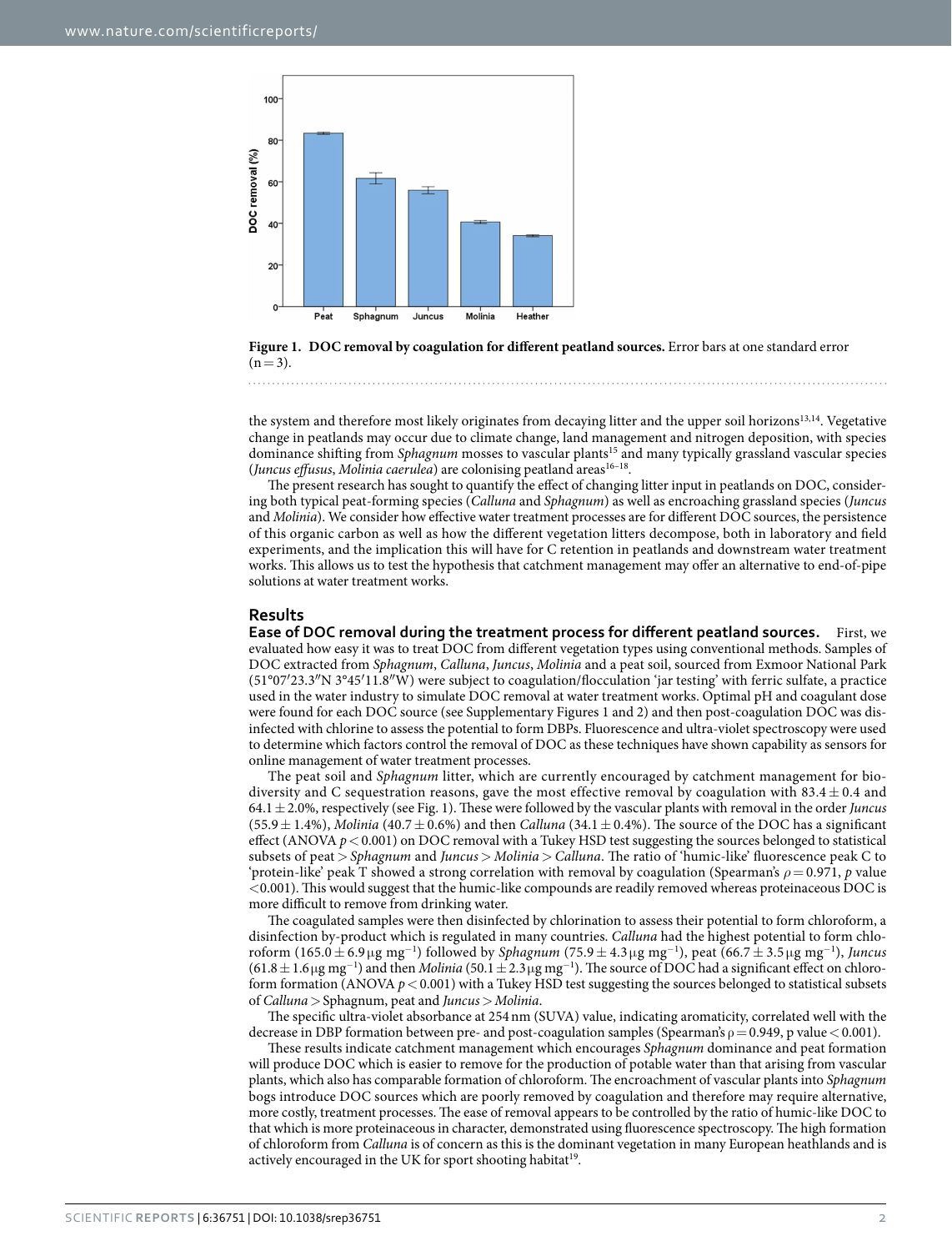

<span id="page-2-0"></span>

**Persistence of DOC from peatland sources within the catchment.** Next, we evaluated how DOC released from different sources could be degraded as it is transported through the peatland, into surface waters and finally to the water treatment works. Soil organic horizons can retain DOC produced from litter<sup>[20](#page-7-8)</sup> and formation of soil organic carbon can occur through microbial and physical pathways<sup>21</sup>. Recent work has suggested that lakes with long residence times have the ability to act as a buffer to changing DOC, partly negating increases in concentration and colour by mineralising carbon through microbial and photolytic routes<sup>[22](#page-7-10)</sup>. This gives rise to the idea of a 'river as a chemostat', which suggests that as river order increases, variation in DOC quantity and quality decreases $^{23}$ .

Seven-day incubations were performed on DOC extracted from *Sphagnum*, *Calluna*, *Juncus*, *Molinia* and a peat soil which monitored how much C was mineralised over the period, giving the biodegradable fraction or BDOC. The results suggest a significant effect of source on loss of DOC (ANOVA  $F = 147.92$ ,  $p < 0.001$ , ω2= 0.959) with all sources having different means at the p< 0.01 level, except *Juncus*-*Molinia* which were significantly different at the p< 0.05 level. Mean values for loss of DOC were in the order S*phagnum*> *Calluna*> *Juncus*>  $Molina$  peat ([Fig. 2](#page-2-0)).

The SUVA is often used as a measure of aromaticity of  $DOC^{24}$  $DOC^{24}$  $DOC^{24}$ . In this case the indicator of aromaticity correlated well with the loss of carbon during the incubation (Spearman's  $\rho = -0.978$ ,  $p < 0.001$ , see Supplementary Figure 3) as reported elsewhere<sup>[25](#page-7-13)</sup>. The E2:E4 ratio is also derived from UV data and has been used as an indicator of humification of DOC whereas the E2:E3 index is used as a proxy for DOC molecular weigh[t26](#page-7-14). These indices showed a significant increase in humification and molecular weight post-incubation whilst the aromaticity also increased (Wilcoxon signed rank test  $p < 0.05$ ). This was true of all sources and parameters except peat DOC molecular weight which remained the same. This would suggest the preferential mineralisation of low molecular weight and aliphatic compounds, although the formation of aromatic compounds by bacteria may also occur<sup>27</sup>.

The microbial mineralisation resulted in greater homogeneity between sources. A large decrease in effect size was noted in pre- and post-incubation ANOVA tests with the  $\omega^2$  estimate of effect size falling from 0.936 to 0.545 for the effect of source on DOC molecular weight. *Juncus* and *Molinia* still had significantly lower humification than the peatland sources post-incubation ( $p < 0.05$ ) indicating chemical differences between DOC quality from grassland and peatland litter sources are persistent. Post-incubation, the aromaticity of the vascular plant DOC was statistically similar whereas *Sphagnum* and peat had higher values (p<0.05 see Supplementary Figure 4).

As there were significant differences between DOC from the encroaching grassland sources (*Molinia* and *Juncus*) and the typical peatland sources (*Sphagnum*, *Calluna* and peat soil) after the incubations, differences in humification and molecular weight of DOC may persist within the catchment. *Sphagnum* has been shown to produce DOC which is highly labile, resulting in low DOC concentrations with a high level of aromaticity after microbial processing. This may be seen as positive from a water treatment perspective as much of the DOC from *Sphagnum* may be mineralised before it reaches the treatment works and that which remains is likely to be easily removed via coagulation/flocculation due to its high aromaticity<sup>28</sup>.

DOC arriving at the treatment works will be a mixture of allochthonous and autochthonous sources. Our results show that there are large differences between the major allochthonous sources in the catchment (coagulation experiment) and that these differences are persistent (BDOC experiment). The exact composition of DOC which will reach the treatment works will likely be somewhere in between these two 'end-members' of the fresh vegetation extracts and the incubated samples due to both processes within the peatland and during transport in surface waters. The relative contributions of the different catchment sources remains an area for further research.

**Litter decomposition in the laboratory.** Subsequently, we examined how the starting chemistry of vegetation litter controls the amount of DOC produced during laboratory decomposition. A six-week simulation was undertaken using vegetation samples (*Sphagnum*, *Calluna*, *Juncus*, *Molinia*) and a peat soil which decomposed in a climate control chamber with regular simulated rainfall events using reverse osmosis water. Sub-samples were analysed for carbon and nitrogen content and at the end of the experiment DOC was extracted from the samples.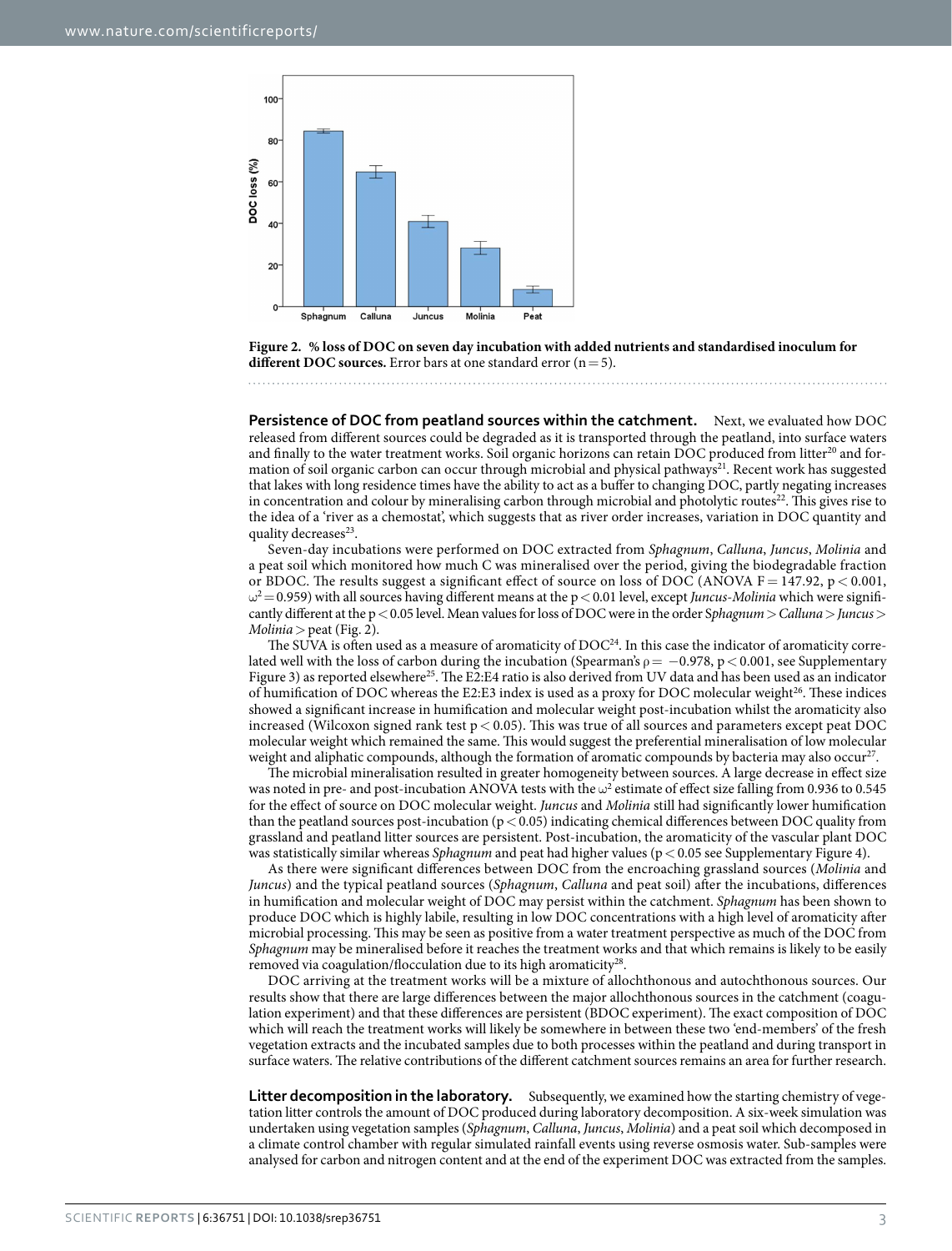

<span id="page-3-0"></span>**Figure 3. DOC production from different peatland sources (letters indicate statistical subsets).** Error bars at one standard error  $(n=5)$ .

The amount of extractable DOC is shown in [Fig. 3,](#page-3-0) with the invasive species *Molinia* producing significantly more than the typical peatland sources of DOC.

The ratio of carbon to nitrogen is often used as a measure of nutrient availability or the decomposability of the vegetation with high values indicating poor nutrient availability. Analysis on the starting material showed C:N ratios to be in the observational order *Sphagnum*> *Calluna*> *Juncus*> *Molinia*> peat (see Supplementary Table 1). Correlations between litter C:N ratios and water extractable DOC have been reported elsewhere in the literature<sup>29</sup> and were again found to correlate strongly (Spearman's  $\rho = −0.884$ ,  $p < 0.001$ ). Although the C:N content of soils has been shown to be a predictor of riverine DOC concentration<sup>30</sup>, including the peat soil in this dataset gave poor results (Spearman's  $\rho = 0.043$ ,  $p = 0.838$ ). The peat soil had the highest %N which, given that the peat soil is composed of the decaying vegetation above it, suggests preferential preservation of nitrogen containing com-pounds in peat, which has been noted elsewhere<sup>[31](#page-7-19)</sup>. The ratio is therefore measuring the extent of N protection rather than potential DOC flux, hence the lack of a correlation when including both litter and soils in the dataset.

In an additional experiment, *Calluna* flowers and twigs were separated and analysed for C and N concentrations before DOC extraction and analysis. Elemental analysis showed a C:N ratio of  $49.41 \pm 0.40$  for the flowers compared to 65.83  $\pm$  0.34 for the twigs. The flowers were found to produce 19.8% more DOC on a mg g<sup>−1</sup> basis (t = 3.107, p = 0.021) and this DOC was of a higher aromaticity, indicated by the SUVA value (t = 15.824, p< 0.001). These results would suggest that the flowers provide a seasonal addition of more labile material (low C:N) which is likely to decompose quickly and which has a greater potential to produce DOC. The DOC produced is of a more aromatic character and so, from the BDOC experiment, is likely to be more persistent in surface waters.

The litter C:N values and correlation with DOC production would suggest vascular plants are more able to utilise nitrogen, resulting in higher nutrient availability to decomposers and a corresponding higher amount of DOC production.

**Litter decomposition in the field.** The scaling-up of laboratory findings of DOC flux to catchment scale is often complex and the dominant driver can change when moving from laboratory to the field<sup>32</sup>. An experiment using 'litterbags', mesh bags which can be buried in the field to experience realistic decay conditions, was performed, in part to bridge this gap from lab to field. A series of sites near Postbridge in Dartmoor National Park, UK (50°6′N; 3°90′W) were selected and instrumented with temperature and water-table monitoring (see Methods for site details and climate data).

The litterbags were retrieved after ten months of decomposition between December and September. These were then weighed for mass loss, DOC was extracted, and then the resulting data were analysed in an ANCOVA model using mean temperature and depth to water table as covariates. Only the mass loss of samples will be discussed as only very small effects on DOC quality were noted (see Supplementary Table 2).

Mass loss during decomposition was in the order *Calluna* (33.6 ± 2.9%), *Juncus* (24.5 ± 1.2%), *Molinia* (21.3 ± 1.3%) then *Sphagnum* (1.2 ± 0.3%). All vegetation types had significantly different mass loss at the p= 0.01 level except the *Juncus*-*Molinia* comparison, which were statistically similar. The very small mass loss of *Sphagnum* suggests that although low DOC production was observed in the laboratory decomposition experiment on a mg per g basis, a large carbon pool can build up over many years, potentially meaning high overall flux on a gC m<sup>−2</sup> year<sup>−1</sup> basis. The vascular plants, in contrast, showed high DOC production on a mg per g basis in the laboratory decomposition yet showed very rapid mass loss in the field, suggesting the overall litter carbon pool in a vascular plant dominated system will comprise just a few years' worth of litter. This could have important implications for DOC flux from catchments where grassland species are encroaching on *Sphagnum* peatlands<sup>33</sup> as higher peaks in flux may be observed from vascular plant biomass as it rapidly decays, however as the size of the carbon pool is likely to decrease, DOC flux may reduce overall.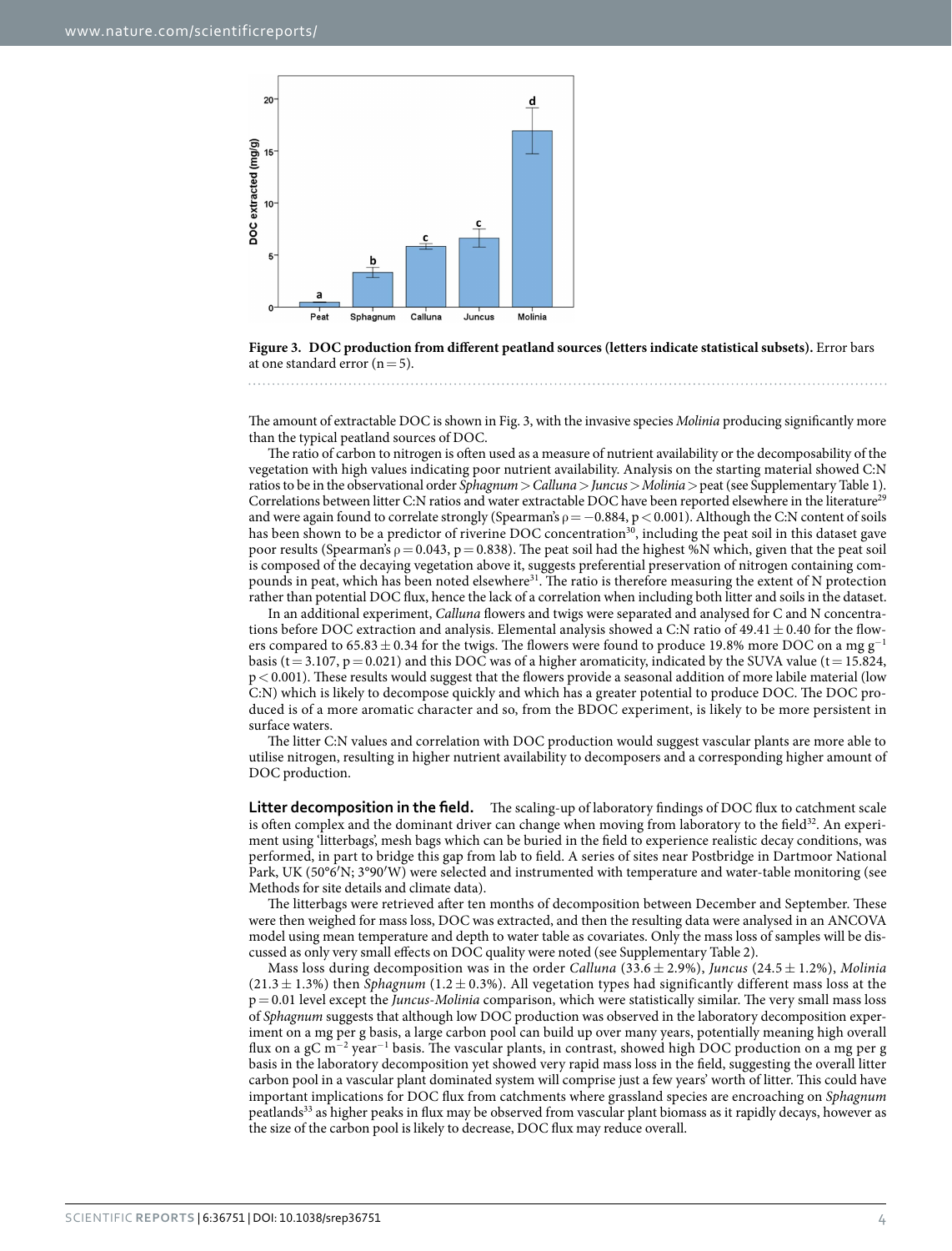<span id="page-4-0"></span>

| <b>Vegetation</b> | Litter production (g m <sup>-2</sup> year <sup>-1</sup> ) | <b>Timing</b>                      | References |
|-------------------|-----------------------------------------------------------|------------------------------------|------------|
| Sphagnum spp.     | $35 - 156$                                                | Year-round                         | 52         |
| Calluna vulgaris  | $40 - 261$                                                | Year-round, peaks in autumn/winter | 34,53      |
| Juncus effusus    | 690-800                                                   | Sept-Nov                           | 54         |
| Molinia caerulea  | 536-633                                                   | Sept-Nov                           | 55         |

**Table 1. Literature estimates of amount and seasonality of litter production for the species of interest.**

**Seasonality of DOC quantity, quality and treatability due to vegetation source.** There are large differences reported in the literature for both litter production rates of the different plant species studied and the timing of their litter production, as shown in [Table 1.](#page-4-0)

The literature values of litter production suggest very large annual input from *Juncus* and *Molinia* with smaller inputs from *Calluna* and *Sphagnum*. *Sphagnum* and *Calluna* both produce litter year-round (although *Calluna* peaks in October) whereas *Molinia* and *Juncus* only produce litter in late autumn. A large part of the autumn/ winter peak in *Calluna* litter production occurs as the flower capsules fall<sup>34</sup>. As we showed in the previous experiments, this adds a large amount of labile material to the litter layer, resulting in greater DOC production. This suggests that a shift from *Sphagnum* to *Calluna*, *Molinia* or *Juncus* dominated areas could lead to a stronger seasonal signal in DOC fluxes from the litter layer. This concept of increased seasonality and altered sizes and cycling of litter carbon pools is summarised in [Fig. 4](#page-5-0). This conceptual diagram offers new insight into likely changes in carbon cycling in peatlands due to vegetation changes caused by atmospheric pollution, land management and climate change. This is likely to add further complexity to the number of cycles already affecting DOC production and transport, many of which operate at different scales and temporal cycles<sup>[35](#page-7-23)</sup>.

The role of vegetation in controlling seasonality of soil and riverine DOC concentrations has not been well studied (see Supplementary Table 3), although field evidence for this conceptual framework exists. A study in southern Norway showed at 0–10 cm in depth, *Molinia* and *Calluna* gave higher soil pore-water DOC concentrations than *Sphagnum* with a strong seasonal component, timed with litter production. At 10–20 cm in depth, however, *Sphagnum* had higher DOC concentrations than the vascular plants due to an increased C pool and this was stable throughout the year<sup>36</sup>. These field data add weight to this new conceptual understanding of how changing peatland vegetation may alter C cycling in peatlands leading to larger, seasonal peaks in DOC. Further work in the UK has suggested that DOC in porewater beneath *Sphagnum* is higher than *Molinia*[37](#page-7-25), however seasonality and depth were not considered in this work and a subsequent study by the authors showed no effect of plant functional type on DOC concentrations only ecosystem respiration, with a notable seasonal component from vascular plants<sup>38</sup>. Further field evidence is needed to account for the differences found between these field studies.

The potential effect of more seasonal DOC export on peatland organic matter decomposition remains an area for future research, as is the role of below-ground biomass and the potential priming effect of root exudates. This could be significant as, for example, *Molinia* produces ten-times the annual root biomass of *Calluna*[39](#page-7-27) and root exudation can destabilise peat organic matter by adding labile carbon which 'primes' the decomposition of peat<sup>[15,](#page-7-5)40</sup>. Vegetation type also affects the microbial community diversity in peatlands<sup>41</sup> which may have implications for carbon sequestration and DOC flux.

The value of the water regulation ecosystem service performed by blanket bogs in the UK has been estimated at  $£230$  million per year<sup>42</sup>, however there are multiple co-benefits to catchment management, including flood attenuation, carbon sequestration, biodiversity, agriculture and amenity value<sup>12,43</sup> which may improve the economics of such schemes. The importance of vegetation type for litter layer DOC flux has been shown and highlights the need to include *Sphagnum* in models considering DOC flux at the catchment scale as recent work, which used remote sensing which could not discriminate between *Sphagnum* and vascular plants, have shown smaller effects<sup>44</sup>.

Our research provides important early evidence that restoring *Sphagnum* moss cover may deliver improved drinking water quality and indicates potential for a payments for ecosystem services (PES) model whereby land managers could be paid for activities like ditch blocking for drinking water provision<sup>43</sup>. Current catchment management schemes have used ditch blocking to raise water-tables in peatland areas to provide conditions favorable for *Sphagnum*, peat formation and water retention with variable successes<sup>[12](#page-7-2)</sup>. Preliminary results from the Exmoor Mires project have suggested this has caused a decrease in overall DOC load downstream due to lower peak flows<sup>45</sup> and an increase in species adapted to wetter conditions<sup>46</sup>. Our data provide the first compelling evidence that catchment management approaches offer benefits in relation to water treatment process with lower seasonal DOC peaks and improved treatability, although this must be tested in scaling up to the catchment level. These results show that changes in vegetation can have a large effect on the seasonality and treatability of DOC in peatland catchments and therefore managing vegetation type could be a method of improving raw water quality rather than 'end-of-pipe' solutions at the treatment works.

#### **Methods**

**Site details and litter collection.** Field sites near current catchment management scheme were selected in both Exmoor and Dartmoor National Parks. For vascular plants, litter was collected as standing dead biomass. For *Sphagnum*, whole sods were collected for processing in the laboratory. Peat samples were collected using a screw augur, and peat from 10–30cm depth was used in the experiments. As the decomposition of *Sphagnum spp*. is a continuum process, the section 2–4 cm below the tip of the capitulum was taken as representative of freshly senesced "litter", in line with other studies<sup>47</sup>.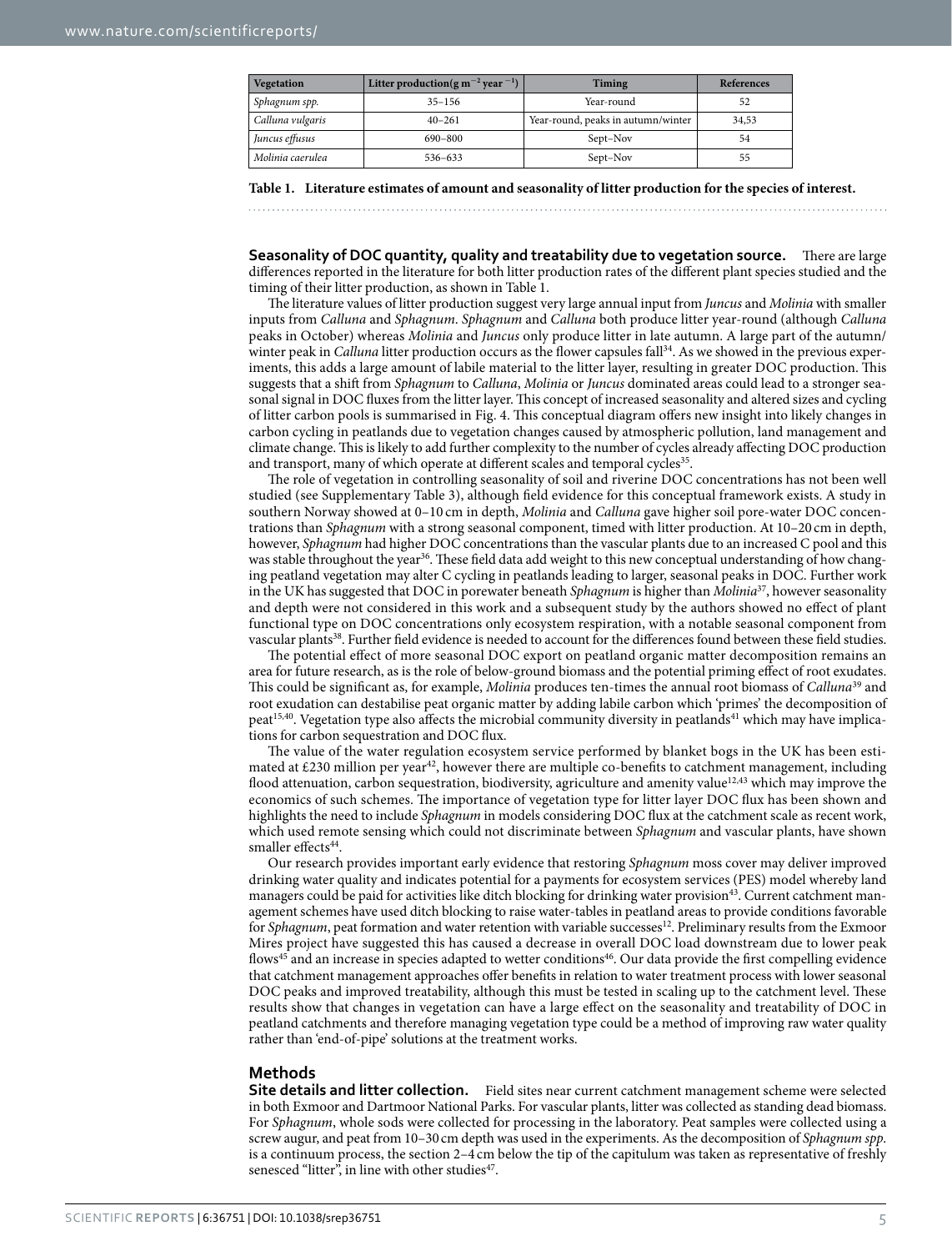

<span id="page-5-0"></span>

Samples for the coagulation optimisation and laboratory decomposition experiment were collected from two sites in Exmoor National Park, UK; Aclands (51°07′54.2″N 3°48′43.3″W) at approximately 450m elevation and Spooners (51°07′23.3″N 3°45′11.8″W) at approximately 400m elevation. The National Park contains a mixture of blanket mire, wet and dry heath, grassland and scrub communities, whereas the specific sites are bogs dominated by *Molinia caerulea, Sphagnum Spp., Juncus effusus, Calluna vulgaris and Eriophorum vaginatum.* Samples of peat taken were approximately H7 on the Von Post scale, indicating dark, well humified peat with only a few recognisable plant structures remaining.

Seven instrumented sites across an altitudinal gradient were set up near Postbridge (50°6′N; 3°90′W) in Dartmoor National Park in 2014 by Michael Bell of University of Reading. Peat samples collected from these sites were approximately H6 on the Von Post scale suggesting reasonably well humified material with some plant structures remaining. The sites contain a mixture of *Molinia caerulea, Sphagnum spp., Juncus effusus, Calluna vulgaris, Erica tetralix, Eriophorum vaginatum, Trichophorum cespitosum and Drosera rotundifolia*.

**Litterbag experiments.** Litterbags constructed from polyamide monofil were purchased from Filtrations Technik (Germany) in  $10 \times 10$  cm size with a 0.5 mm mesh. The litterbags were installed across an altitudinal gradient with site 2 at an elevation of 365m above sea level, site 5 at 503m and site 7 at 528m. Temperature and water table depth were recorded at 15minute intervals. See Supplementary Table 4 for details. The range of depth to water table at each suggest the litterbags experienced some time both above and below the water table, thus being representative of the conditions of recently senesced litter.

Vegetation collected from the Dartmoor sites was used for the litterbag experiment using the methodology detailed above. The vegetation was air-dried to a constant weight and then cut to 2 cm length and homogenised. Litterbags were filled with approximately 3 g vegetation except *Sphagnum* as 1 g was sufficient to fill the litterbag due to its low density. The bags were sealed by double stitching with Nylon thread.

Five replicates of each vegetation type were installed at approximately 10 cm depth, below the actively growing vegetation and so thus in the litter layer. After ten months the litterbags were collected and analysed for mass loss and water extractable DOC. To assess the impact of the flowers of *Calluna vulgaris* on DOC flux from litter, samples were collected in August 2015. Samples were separated into the flower capsules and small twigs. After separation the samples were homogenised and extracted for DOC which was then analysed for UV and fluorescence properties. A subsample was analysed in duplicate for C and N content.

**Laboratory decomposition experiment.** Approximately 2 g dry-weight of air-dried vegetation/peat from the Exmoor sites were placed in 7 cm Buchner funnels fitted into amber-glass bottles used to collect the simulated rainfall. A lower weight of sample was used for *Sphagnum* (~0.65 g) and *Molinia* (~1.5 g) due to their low density when air-dried, meaning this was enough vegetation to fill the Buchner funnel. The peat samples were pressed lightly into the funnel so that a seal was created, meaning rainfall had to infiltrate the peat rather than bypass through the funnel.

Five sub-samples of each vegetation type were oven-dried at 70 °C until constant weight, to determine the air-dry to oven-dry conversion factor. These sub-samples were then ground to the consistency of flour using a disc mill (Tema, UK) and analysed for carbon and nitrogen content.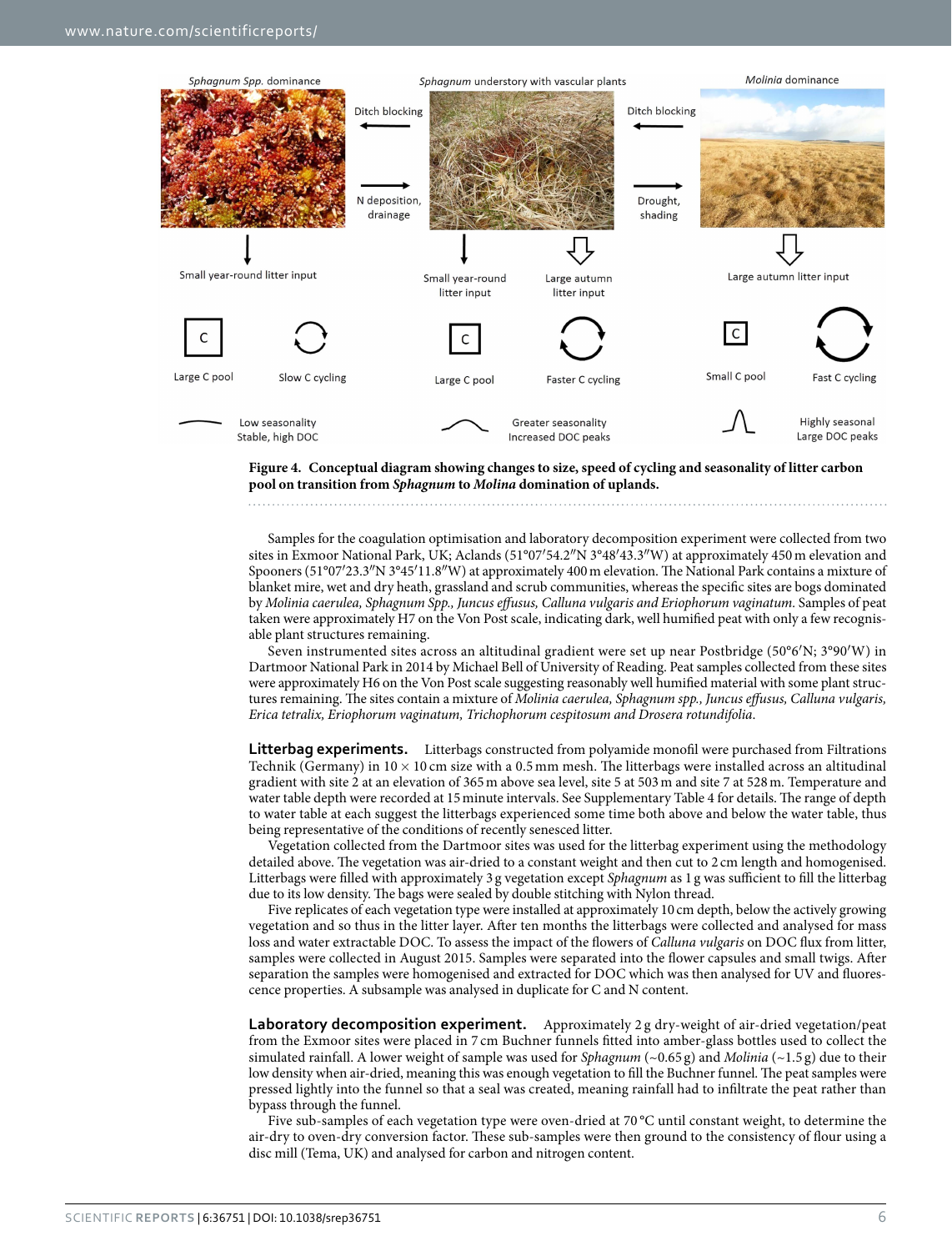Data for the months of June, July and August from the regional historic climate records of the UK Meteorological Office for the south west of England for the period 1910–2013 (310 months in total from the record) were used to find the 50<sup>th</sup> percentile for total monthly rainfall. This value, 79.0 mm, was used as representative of normal summer rainfall conditions and was applied to the samples over the incubation. Temperature cycled between twelve hours at the mean daily maximum of 18.9 and the mean daily minimum of 10.7 °C based on the same historical datasets for the south west region.

The samples were then placed in an incubator for six weeks with rainfall events occurring eleven times per month (regional average for June, July and August), applied drop-wise over the area of the funnel with a graduated syringe. Reverse osmosis (RO) treated water has been used in similar degradation studies and is employed so that no organic carbon is added to the samples. As the samples were collected from the field and had been in contact with litter and soil no inoculation with microorganisms was required as a suitable decomposer community was likely to be present. At the end of the six week simulation the samples were air-dried and weighed. DOC was then extracted from the air dried samples.

Laboratory procedures. DOC was extracted from soil and vegetation samples using approximately 20:1 ratio of RO treated water to sample. Samples were filtered using pre-combusted GF/F filters (Whatman, UK), acidified to ~pH 2 using HCl and stored at 4 °C before analysis. DOC was measured as non-purgeable organic carbon (NPOC) on a Shimadzu TOC-V instrument which uses a UV/persulphate oxidation method. The method detection limit was found to be 0.05 mg l<sup>−</sup><sup>1</sup> . UV absorbance was measured on a Perkin Elma Lambda 3 using a 1-cm pathlength quartz cuvette and the specific absorbance, SUVA, was calculated as the absorbance at 254nm in units of  $m^{-1}$  divided by the NPOC content (mgC l<sup>-1</sup>).

Elemental analysis was performed in duplicate on a Thermoflash C:N analyser. Aspartic acid (Sigma Aldrich) was used as a reference material for the overall performance of the instrument and standard material for soil and vegetation (provided by University of Reading) was also used to test instrument performance in more complicated matrices. The BDOC fraction was determined as recommended in a review of methods<sup>48</sup> by determining loss of DOC after a seven day incubation with added nutrients. The average standard error of replicates from 25 samples was 1.49% and a dextrose control (to check viability of the microbial community) gave 96.3% DOC removal.

Although many classes of DBPs are formed during water treatment this study focusses on chloroform, a trihalomethane (THM), as this class of compounds are regulated in the UK and chloroform was consistently detected in all samples. Brominated forms were not detected due to the use of RO water. The chlorination procedure followed that of other studies<sup>[49](#page-7-37)</sup> using US EPA method 551.1 for quantification on a Shimadzu gas chromatograpy system with electron capture detection (GC-ECD). All chromatogram peaks were normalised to that of an internal standard, bromo-fluoro-benzene (Sigma Aldrich), added to each sample. A method detection limit of  $0.4 \mu g l^{-1}$ was achieved.

For the coagulation experiment a range of dosages and pH were tested using the methods found in US EPA 'Enhanced Coagulation and Enhanced Precipitative Softening Guidance Manual' as well as ASTM method 2035- 08 as a guide. This involved finding the 'point of diminishing return', the point at which adding a further  $10 \text{ mg } l^{-1}$ coagulant removes less than 0.3 mg l<sup>-1</sup> DOC. These dosages were then used to test pH in the range 4.5–6.0 based on literature reports of effective removal for ferric sulphate<sup>[50](#page-7-38)</sup>. All jar testing was performed on a Phipps and Bird PB-700 paddled jar-tester (Phipps and Bird Ltd., Virginia, USA) and after settling, filtered through Whatman qualitative grade #2 filters to remove the remaining flocs before measurement of DOC. Ferric sulphate was used as the coagulant with calcium hydroxide to stabilise pH. Coagulation conditions involved a rapid mix at 100 rpm for one minute, a slower mix at 30 rpm for 30 minutes, followed by settling for one hour. Initial dosage and pH tests were performed in duplicate. Final tests were performed in triplicate.

For fluorescence analysis, samples were scanned at excitation wavelengths between 220 and 450 nm at 5 nm intervals and the resulting emission observed between 300 and 600 nm at 2 nm intervals using a Vary Eclipse fluorescence spectrophotometer. An R script was developed based on published scripts<sup>51</sup> to process the data and normalise to the Raman scattering peak of RO water. Fluorescence excitation-emission matrices (EEM) is commonly split into a number of fluorphores which are known to emit at certain wavelengths. The 'peak C' measure, related to humic-like character, was defined as the maximum intensity of emission between 380 and 460 nm from excitation between 300 and 360. The tryptophan-like peak, 'peak T', suggestive of protein-like character, was defined as the maximum intensity of emission between 320–360 nm from excitation between 270–290 nm.

#### **References**

- <span id="page-6-0"></span>1. Limpens, J. *et al.* Peatlands and the carbon cycle: from local processes to global implications - a synthesis. *Biogeosciences* **5,** 1475–1491 (2008).
- <span id="page-6-1"></span>2. van Breemen, N. How Sphagnum bogs down other plants. *Trends Ecol. Evol.* **10** (1995).
- <span id="page-6-2"></span>3. Dinsmore, K. J. *et al.* Role of the aquatic pathway in the carbon and greenhouse gas budgets of a peatland catchment. *Glob. Chang. Biol*. **16,** 2750–2762 (2010).
- <span id="page-6-3"></span>4. Freeman, C., Ostle, N. & Kang, H. An enzymic 'latch' on a global carbon store. *Nature* **409,** 149 (2001).
- 5. Freeman, C., Evans, C. D., Monteith, D. T., Reynolds, B. & Fenner, N. Export of organic carbon from peat soils. *Nature* **412,** 785 (2001).
- 6. Monteith, D. T. *et al.* Dissolved organic carbon trends resulting from changes in atmospheric deposition chemistry. *Nature* **450,** 537–540 (2007).
- 7. Freeman, C. *et al.* Export of dissolved organic carbon from peatlands under elevated carbon dioxide levels. *Nature* **430,** 195–198 (2004).
- <span id="page-6-5"></span><span id="page-6-4"></span>8. Sillanpää, M. *Natural organic matter in water: characterisation and treatment methods*. (IWA publishing, 2015).
- 9. Rook, J. J. Formation of haloforms during chlorination of natural water. *Water Treat. Exam*. **23,** 234–243 (1974).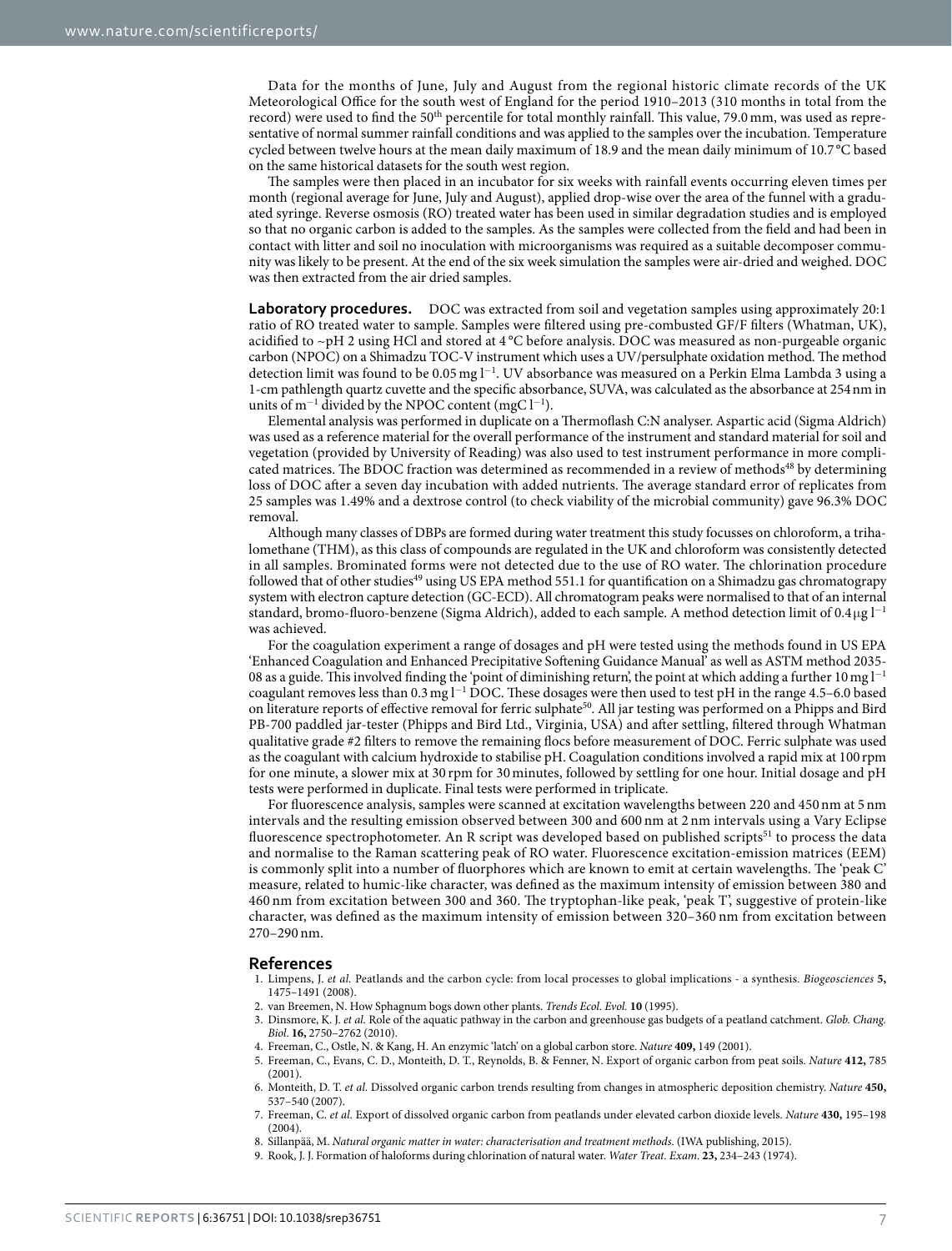- <span id="page-7-0"></span>10. Richardson, S. D., Plewa, M. J., Wagner, E. D., Schoeny, R. & Demarini, D. M. Occurrence, genotoxicity, and carcinogenicity of regulated and emerging disinfection by-products in drinking water: a review and roadmap for research. *Mutat. Res.* **636,** 178–242  $(2007)$
- <span id="page-7-1"></span>11. Worrall, F. & Burt, T. Changes in DOC treatability: Indications of compositional changes in DOC trends. *J. Hydrol.* **366,** 1–8 (2009). 12. Grand-Clement, E. *et al.* Evaluating ecosystem goods and services after restoration of marginal upland peatlands in South-West
- <span id="page-7-3"></span><span id="page-7-2"></span>England. *J. Appl. Ecol.* **50,** 324–334 (2013).
- 13. Palmer, S. M., Hope, D., Billett, M. F., Dawson, J. J. C. & Bryant, C. L. Sources of organic and inorganic carbon in a headwater stream: evidence from carbon isotope studies. *Biogeochemistry* **52,** 321–338 (2010).
- <span id="page-7-4"></span>14. Tipping, E., Billett, M. F., Bryant, C. L., Buckingham, S. & Thacker, S. A. Sources and ages of dissolved organic matter in peatland streams: evidence from chemistry mixture modelling and radiocarbon data. *Biogeochemistry* **100,** 121–137 (2010).
- <span id="page-7-5"></span>15. Fenner, N. *et al.* Elevated CO2 Effects on Peatland Plant Community Carbon Dynamics and DOC Production. *Ecosystems* **10,** 635–647 (2007).
- <span id="page-7-6"></span>16. Berendse, F. Litter decomposability–a neglected component of plant fitness. *J. Ecol.* **82,** 187–190 (1994).
- 17. Chambers, F. *et al.* Palaeoecology of degraded blanket mire in South Wales: Data to inform conservation management. *Biol. Conserv.* **137,** 197–209 (2007).
- 18. McCorry, M. J. & Renou, F. Ecology and management of Juncus effusus ( soft rush ) on cutaway peatlands. *For*. *Ecosyst. Res. Gr. Rep*. *Number 69, Dublin, Irel* (2003).
- <span id="page-7-7"></span>19. Holden, J. *et al.* Environmental change in moorland landscapes. *Earth-Science Rev*. **82,** 75–100 (2007).
- <span id="page-7-8"></span>20. Müller, M., Alewell, C. & Hagedorn, F. Effective retention of litter-derived dissolved organic carbon in organic layers. *Soil Biol. Biochem.* **41,** 1066–1074 (2009).
- <span id="page-7-9"></span>21. Cotrufo, M. F. *et al.* Formation of soil organic matter via biochemical and physical pathways of litter mass loss. *Nat. Geosci.* **8,** 776–779 (2015).
- <span id="page-7-10"></span>22. Köhler, S. J., Kothawala, D., Futter, M. N., Liungman, O. & Tranvik, L. In-lake processes offset increased terrestrial inputs of dissolved organic carbon and color to lakes. *PLoS One* **8,** e70598 (2013).
- <span id="page-7-11"></span>23. Creed, I. F. *et al.* The river as a chemostat: fresh perspectives on dissolved organic matter flowing down the river continuum. *Can. J. Fish. Aquat. Sci.* **1285,** 1272–1285 (2015).
- <span id="page-7-12"></span>24. Weishaar, J. L. *et al.* Evaluation of specific ultraviolet absorbance as an indicator of the chemical composition and reactivity of dissolved organic carbon. *Environ. Sci. Technol.* **37,** 4702–4708 (2003).
- <span id="page-7-13"></span>25. Fellman, J. B., Hood, E., D'Amore, D. V., Edwards, R. T. & White, D. Seasonal changes in the chemical quality and biodegradability of dissolved organic matter exported from soils to streams in coastal temperate rainforest watersheds. *Biogeochemistry* **95,** 277–293 (2009).
- <span id="page-7-14"></span>26. Peuravuori, J. & Pihlaja, K. Molecular size distribution and spectroscopic properties of aquatic humic substances. *Anal. Chim. Acta* **337,** 133–149 (1997).
- <span id="page-7-15"></span>27. Hur, J., Park, M.-H. & Schlautman, M. a. Microbial transformation of dissolved leaf litter organic matter and its effects on selected organic matter operational descriptors. *Environ. Sci. Technol.* **43,** 2315–2321 (2009).
- <span id="page-7-16"></span>28. Matilainen, A., Vepsäläinen, M. & Sillanpää, M. Natural organic matter removal by coagulation during drinking water treatment: a review. *Adv. Colloid Interface Sci.* **159,** 189–197 (2010).
- <span id="page-7-17"></span>29. Soong, J. L., Calderón, F. J., Betzen, J. & Cotrufo, M. F. Quantification and FTIR characterization of dissolved organic carbon and total dissolved nitrogen leached from litter: a comparison of methods across litter types. *Plant Soil* **385,** 125–137 (2014).
- <span id="page-7-18"></span>30. Aitkenhead, J. A. & McDowell, W. H. Soil C:N ratio as a predictor of annual riverine DOC flux at local and global scales. *Global Biogeochem. Cycles* **14,** 127–138 (2000).
- <span id="page-7-19"></span>31. Kalbitz, K. & Geyer, S. Different effects of peat degradation on dissolved organic carbon and nitrogen. *Org. Geochem.* **33,** 319–326 (2002).
- <span id="page-7-20"></span>32. Preston, M. D., Eimers, M. C. & Watmough, S. A. Effect of moisture and temperature variation on DOC release from a peatland: conflicting results from laboratory, field and historical data analysis. *Sci. Total Environ.* **409,** 1235–1242 (2011).
- <span id="page-7-21"></span>33. Grand-Clement, E. *et al.* Antecedent conditions control carbon loss and downstream water quality from shallow, damaged peatlands. *Sci. Total Environ.* **493,** 961–973 (2014).
- <span id="page-7-22"></span>34. Cormack, E. & Gimingham, C. Litter production by Calluna vulgaris (L.) Hull. *J. Ecol.* **52,** 285–297 (1964).
- <span id="page-7-23"></span>35. Clark, J. *et al.* The importance of the relationship between scale and process in understanding long-term DOC dynamics. *Sci. Total Environ.* **408,** 2768–2775 (2010).
- <span id="page-7-24"></span>36. Vestgarden, L. S., Austnes, K. & Strand, L. T. Vegetation control on DOC, DON and DIN concentrations in soil water from a montane system, southern Norway. *Boreal Environ. Res.* **15,** 565–578 (2010).
- <span id="page-7-25"></span>37. Armstrong, A., Holden, J., Luxton, K. & Quinton, J. N. Multi-scale relationship between peatland vegetation type and dissolved organic carbon concentration. *Ecol. Eng.* **47,** 182–188 (2012).
- <span id="page-7-26"></span>38. Armstrong, A., Waldron, S., Ostle, N. J., Richardson, H. & Whitaker, J. Biotic and Abiotic Factors Interact to Regulate Northern Peatland Carbon Cycling. *Ecosystems* **18,** 1395–1409 (2015).
- <span id="page-7-27"></span>39. Aerts, R. & Heil, G. *Heathlands: Patterns and Processes in a Changing Environment*. (Springer Netherlands, 1993).
- <span id="page-7-28"></span>40. Gogo, S., Laggoun-Défarge, F., Delarue, F. & Lottier, N. Invasion of a Sphagnum-peatland by Betula spp and Molinia caerulea impacts organic matter biochemistry. Implications for carbon and nutrient cycling. *Biogeochemistry* **106,** 53–69 (2010).
- <span id="page-7-29"></span>41. Delarue, F., Buttler, A., Bragazza, L., Grasset, L. & Jassey, V. E. J. Experimental warming differentially affects microbial structure and activity in two contrasted moisture sites in a Sphagnum -dominated peatland. *Sci. Total Environ.* **511,** 576–583 (2015).
- <span id="page-7-30"></span>42. Christie, M. *et al.* Economic valuation of the Benefits of Ecosystem Services delivered by the UK Biodiversity Action Plan. final report of Project NE01112, DEFRA, London, UK (2011).
- <span id="page-7-31"></span>43. Bonn, A. *et al.* Investing in nature: Developing ecosystem service markets for peatland restoration. *Ecosyst. Serv*. **9,** 54–65 (2014).
- <span id="page-7-32"></span>44. Parry, L. E. *et al.* The influence of slope and peatland vegetation type on riverine dissolved organic carbon and water colour at different scales. *Sci. Total Environ.* **527–528,** 530–539 (2015).
- <span id="page-7-33"></span>45. Grand-Clement, E. *et al.* Restoration of shallow peatlands on Exmoor (UK): initial effects on water quality. In *Geophysical Research Abstracts* (2014).
- <span id="page-7-34"></span>46. Smith, D. M., Barrowclough, C., Glendinning, A. D. & Hand, A. Exmoor Mires Project : Initial analyses of post restoration vegetation monitoring data. in In *the Bog* 1–18 (2014).
- <span id="page-7-35"></span>47. Aerts, R., Wallén, B., Malmer, N. & Caluwe, H. Nutritional constraints on Sphagnum growth and potential decay in northern peatlands. *J. Ecol.* **89,** 292–299 (2001).
- <span id="page-7-36"></span>48. McDowell, W. H. *et al.* A comparison of methods to determine the biodegradable dissolved organic carbon from different terrestrial sources. *Soil Biol. Biochem.* **38,** 1933–1942 (2006).
- <span id="page-7-37"></span>49. Krasner, S., Sclimenti, M. J., Guo, Y. C., Hwang, C. J. & Westerhoff, P. K. Development of DBP and Nitrosamine Formation Potential Tests for Treated Wastewater, Reclaimed Water, and Drinking Water. *Proceedings of the 2004 AWWA Water Quality Technology Conference*. Denver, CO, USA, published by AWWA (2004).
- <span id="page-7-38"></span>50. Matilainen, A., Lindqvist, N. & Tuhkanen, T. Comparison of the effiency of aluminium and ferric sulphate in the removal of natural organic matter during drinking water treatment process. *Environ. Technol.* **26,** 867–875 (2005).
- <span id="page-7-39"></span>51. Lapworth, D. J. & Kinniburgh, D. G. An R script for visualising and analysing fluorescence excitation–emission matrices (EEMs). *Comput. Geosci.* **35,** 2160–2163 (2009).